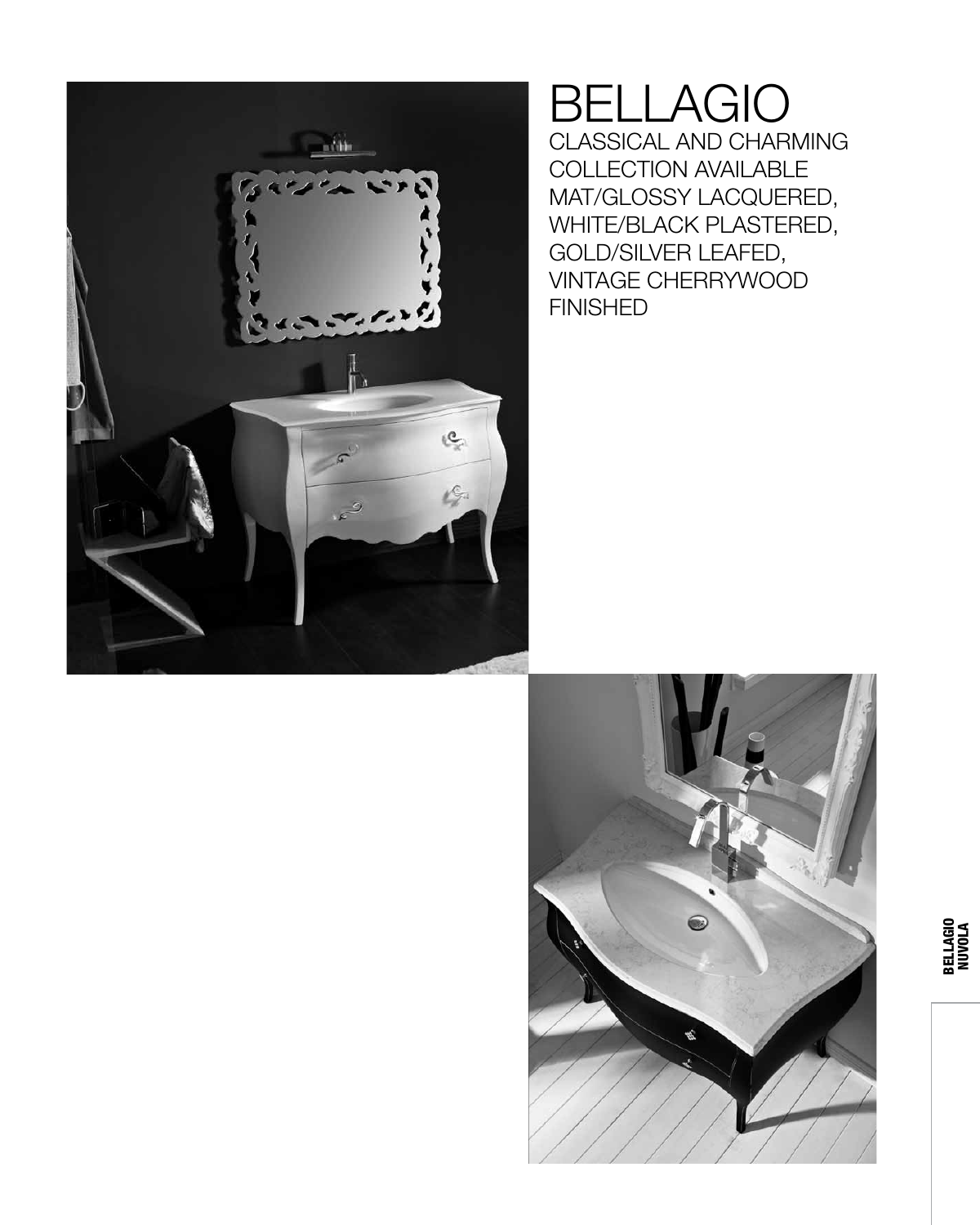## BASE UNIT FOR BASIN, NO TOP NOR COMPLEMENTS *B E L L A G I O*

| <b>Element</b>                                     | Art.         | <b>Width</b> | <b>Height</b> | <b>Depth</b> | <b>Finishing</b>                                                                                              | $\pmb{\epsilon}$                               |
|----------------------------------------------------|--------------|--------------|---------------|--------------|---------------------------------------------------------------------------------------------------------------|------------------------------------------------|
| $\sigma$ 9<br>$60^\circ$<br>eg.<br>60              | <b>BE100</b> | 115          | 83            | 57,5         | Mat Lacquered<br><b>Glossy Lacquered</b><br>White/black plastered<br>Gold/silver leafed<br>Vintage cherrywood | Avail.<br>Avail.<br>Avail.<br>Avail.<br>Avail. |
| base unit, 2 drawers                               |              |              |               |              |                                                                                                               |                                                |
| $6^{\circ}$<br>$6^{\circ}$<br>base unit, 2 drawers | <b>BE170</b> | 172          | 83            | 57,5         | Mat Lacquered<br><b>Glossy Lacquered</b><br>White/black plastered<br>Gold/silver leafed<br>Vintage cherrywood | Avail.<br>Avail.<br>Avail.<br>Avail.<br>Avail. |
| base unit, 1 drawer+2 shelves                      | <b>BE200</b> | 42           | 80            | 35           | Mat Lacquered<br><b>Glossy Lacquered</b><br>White/black plastered<br>Gold/silver leafed<br>Vintage cherrywood | Avail.<br>Avail.<br>Avail.<br>Avail.<br>Avail. |
| tall unit 1 drawer+framed glass door               | <b>BE250</b> | 53           | 153           | 38           | Mat Lacquered<br><b>Glossy Lacquered</b><br>White/black plastered<br>Gold/silver leafed<br>Vintage cherrywood | Avail.<br>Avail.<br>Avail.<br>Avail.<br>Avail. |
| wall unit, 2 drawers+open space                    | <b>BE300</b> | 35           | 108           | 26           | Mat Lacquered<br><b>Glossy Lacquered</b><br>White/black plastered<br>Gold/silver leafed<br>Vintage cherrywood | Avail.<br>Avail.<br>Avail.<br>Avail.<br>Avail. |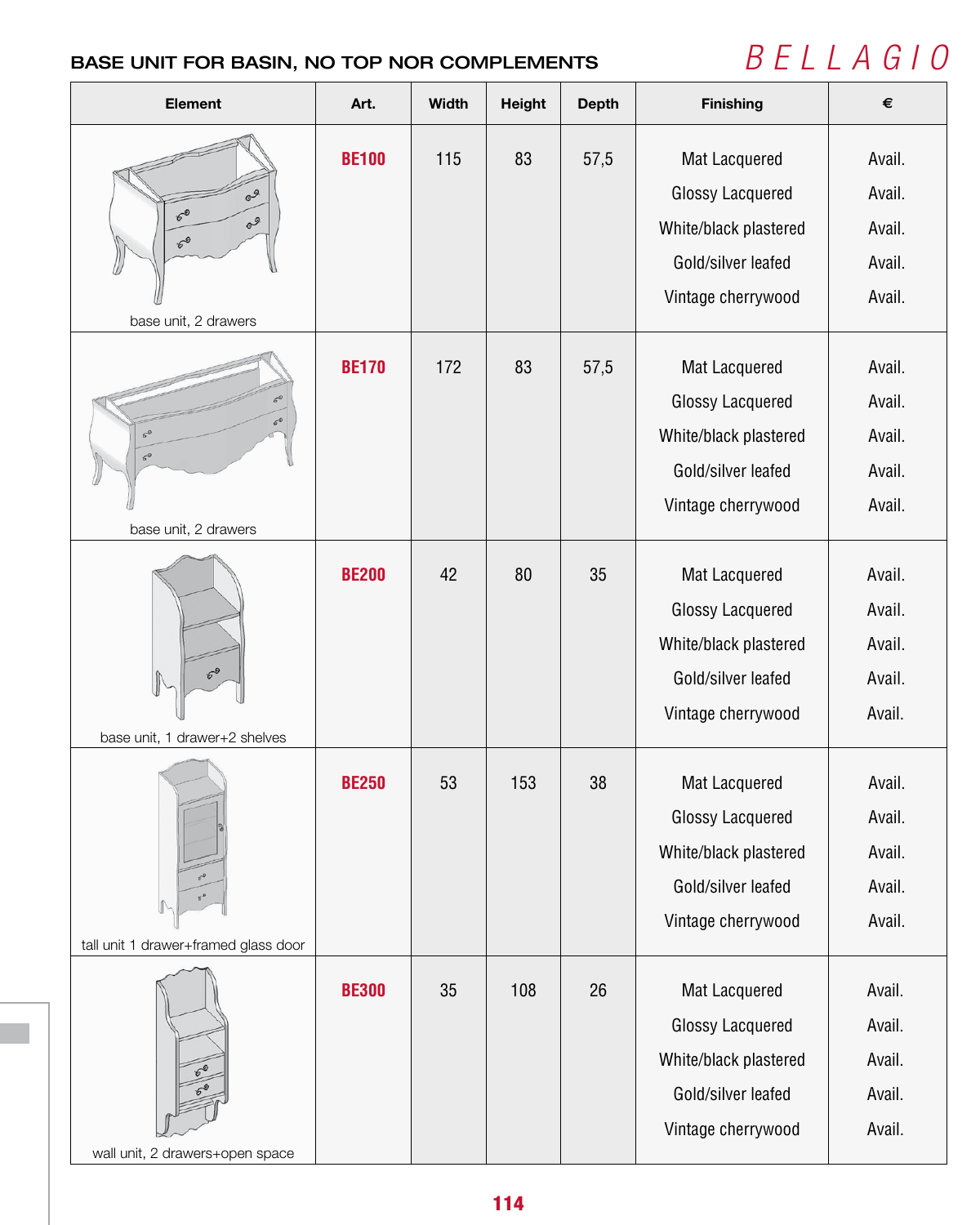# TOPS AND SPLASHBOARDS *B E L L A G I O*

| Element                      | Art.           | Width | <b>Height</b>  | <b>Depth</b>   | <b>Finishing</b> | $\pmb{\epsilon}$ |
|------------------------------|----------------|-------|----------------|----------------|------------------|------------------|
| Cat. 1/2/3/4                 | <b>BE-TOP</b>  | 110   | $\overline{2}$ | 58             | Cat.1            | Avail.           |
|                              |                |       | 16 (Cat.5)     |                | Cat.2            | Avail.           |
| 50<br>Cat. 5<br>33           |                |       |                |                | Cat.3            | Avail.           |
|                              |                |       |                |                | Cat.4            | Avail.           |
|                              |                |       |                |                | Cat.5            | Avail.           |
| top bellagio<br>Cat. 1/2/3/4 |                |       |                |                |                  |                  |
|                              | <b>BE-TOP1</b> | 170   | $\overline{2}$ | 58             | Cat.1            | Avail.           |
|                              |                |       | 16 (Cat.5)     |                | Cat.2            | Avail.           |
| Cat. 5<br>63                 |                |       |                |                | Cat.3            | Avail.           |
|                              |                |       |                |                | Cat.4            | Avail.           |
|                              |                |       |                |                | Cat.5            | Avail.           |
| top bellagio                 |                |       |                |                |                  |                  |
| Cat. 1/2/3/4                 | BE-TOP2        | 170   | $\overline{2}$ | 58             | Cat.1            | Avail.           |
|                              |                |       | 16 (Cat.5)     |                | Cat.2            | Avail.           |
| 50<br>Cat. 5                 |                |       |                |                | Cat.3            | Avail.           |
|                              |                |       |                |                | Cat.4            | Avail.           |
|                              |                |       |                |                | Cat.5            | Avail.           |
| top bellagio                 |                |       |                |                |                  |                  |
|                              |                |       |                |                |                  |                  |
|                              | <b>BE-ALZ</b>  | 109   | $10$           | $\overline{2}$ | Cat.1            | Avail.           |
|                              |                |       |                |                | Cat.2            | Avail.           |
|                              |                |       |                |                | Cat.3            | Avail.           |
|                              |                |       |                |                | Cat.4            | Avail.           |
| shaped splashboard           |                |       |                |                |                  |                  |
|                              |                |       |                | $\overline{2}$ |                  |                  |
|                              | <b>BE-ALZ2</b> | 169   | $10$           |                | Cat.1            | Avail.           |
| $\overline{\phantom{a}}$     |                |       |                |                | Cat.2            | Avail.           |
|                              |                |       |                |                | Cat.3            | Avail.           |
|                              |                |       |                |                | Cat.4            | Avail.           |
| shaped splashboard           |                |       |                |                |                  |                  |

BELLAGIO NUVOLA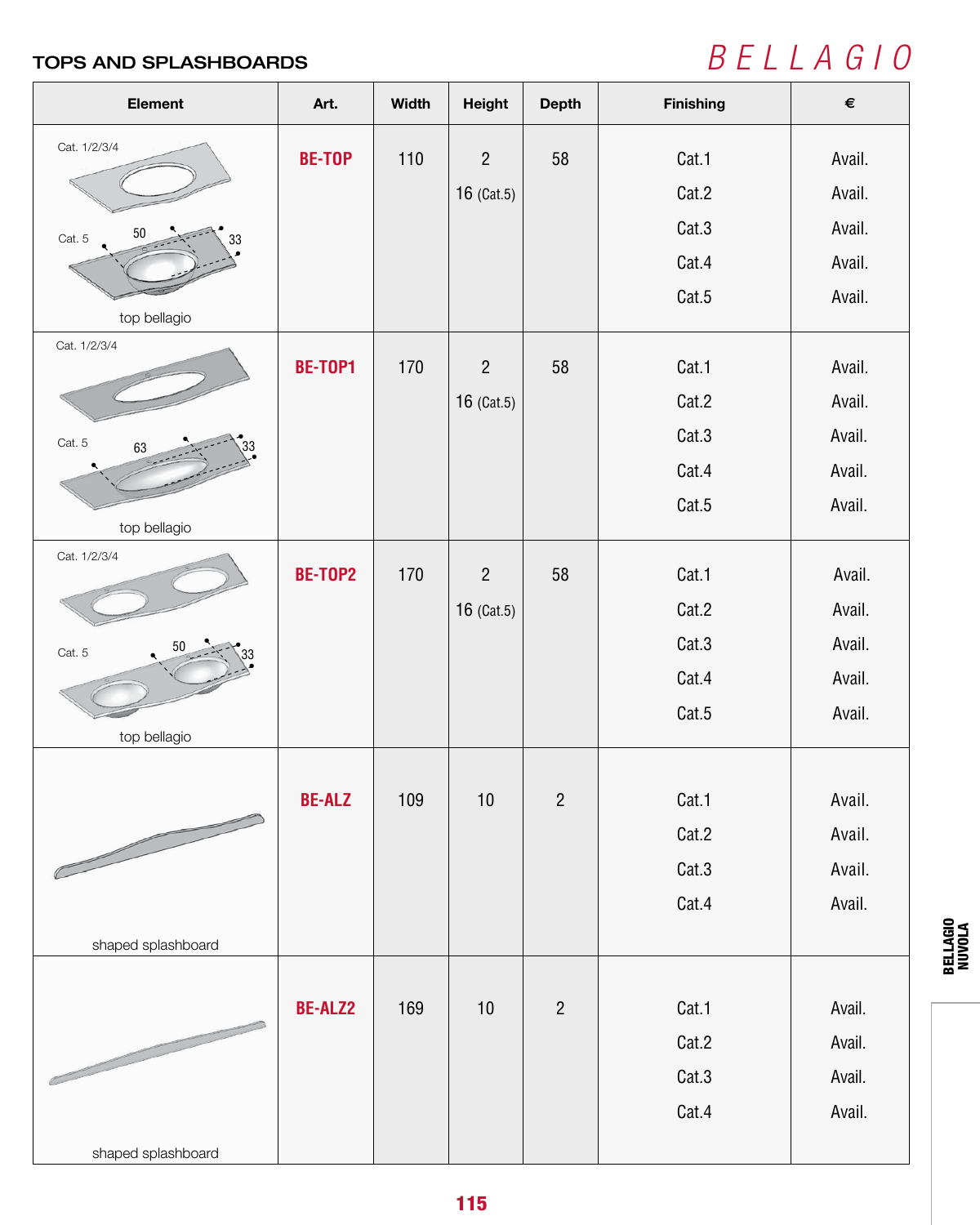## CERAMIC –MADE BASIN, TABOURET AND LAMP  $B E L L A G I O$

| <b>Element</b>                    | Art.           | <b>Width</b> | <b>Height</b> | <b>Depth</b> | Finishing                                                                                                     | $\pmb{\epsilon}$                               |
|-----------------------------------|----------------|--------------|---------------|--------------|---------------------------------------------------------------------------------------------------------------|------------------------------------------------|
|                                   | <b>Roberta</b> | 57           | 21            | 41           | White ceramic                                                                                                 | Avail.                                         |
| undertop ceramic-made basin       |                |              |               |              |                                                                                                               |                                                |
|                                   | Luna           | 82           | 16            | 40           | White ceramic                                                                                                 | Avail.                                         |
| undertop ceramic-made basin       |                |              |               |              |                                                                                                               |                                                |
| tabouret, 3 legs and cushion      | <b>BE-400</b>  | <b>Ø37</b>   | 44            |              | Mat Lacquered<br><b>Glossy Lacquered</b><br>White/black plastered<br>Gold/silver leafed<br>Vintage cherrywood | Avail.<br>Avail.<br>Avail.<br>Avail.<br>Avail. |
| 230V - 40W                        | Palcoscenico   | 16           | 26            | 19           | chromed brass structure,<br>silver fabrics<br>polished brass structure,<br>golden fabrics                     | Avail.<br>Avail.                               |
| wall lamp, textile-made lampshade |                |              |               |              |                                                                                                               |                                                |
|                                   |                |              |               |              |                                                                                                               |                                                |